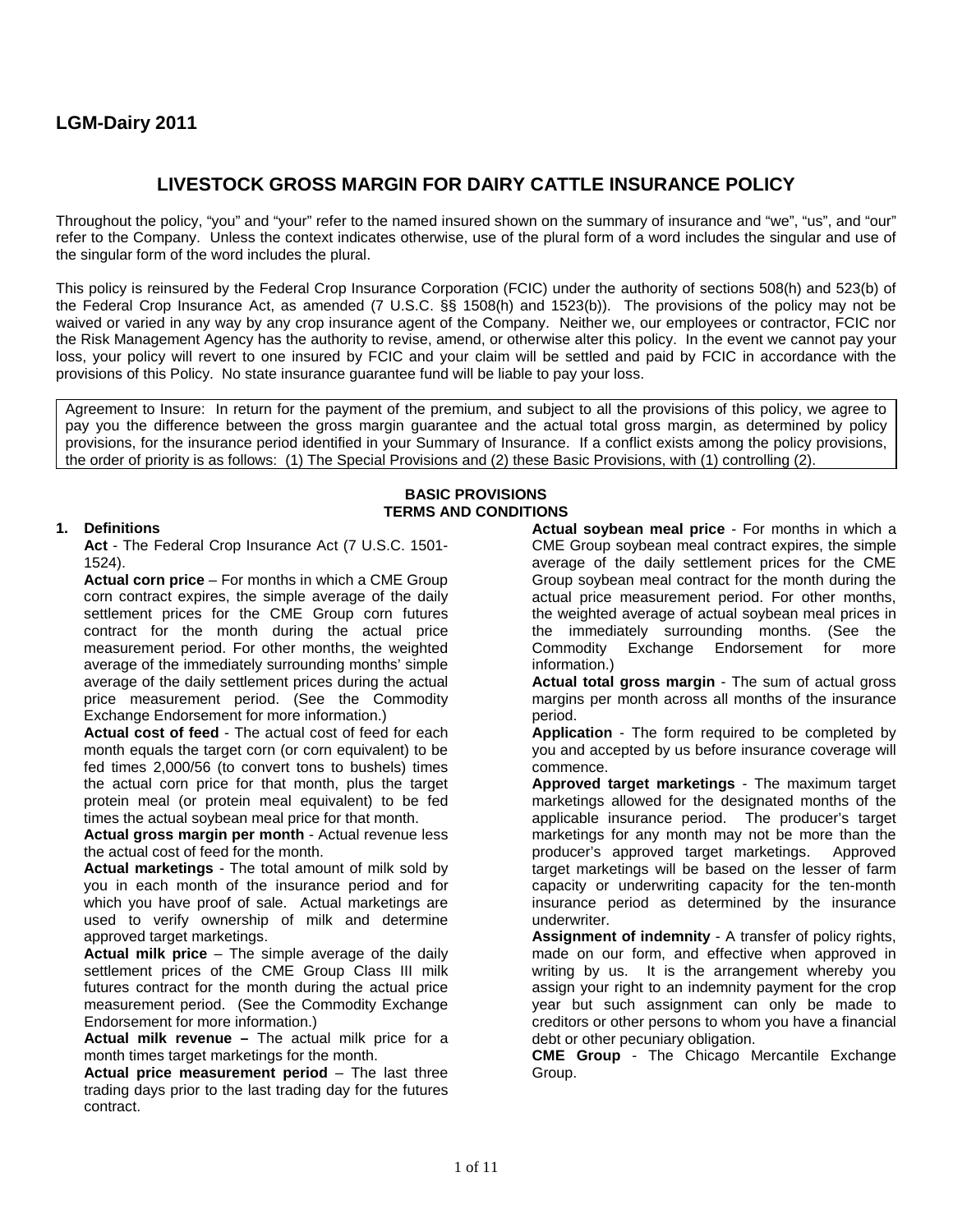**Company -** The insurance company reinsured by FCIC that is identified on, and issuing, your summary of insurance.

**Consent** - Approval in writing by us allowing you to take a specific action.

**Contract change date -** The calendar date by which we make any policy changes available for inspection in the agent's office.

**Corn equivalent** - The amount of corn equivalent to the energy content of the dairy ration used by the producer. Suggested conversion rates for dairy feeds are given in the Commodity Exchange Endorsement.

**Coverage** - The insurance provided by this policy, against insured loss of gross margin as shown on your summary of insurance.

**Crop year** - The twelve-month period, beginning July 1 and ending the following June 30, which is designated by the calendar year in which it ends.

**Date coverage begins** - the calendar date the insurance provided by this policy begins.

**Days** - Calendar days.

**Deductible** - The portion of the expected total gross margin that you elect not to insure. Per hundredweight deductible amounts range from zero to \$2.00 per cwt in 10 cent increments. The deductible equals the selected per hundredweight deductible times the sum of target marketings across all months of the insurance period.

**End of insurance period, date of** - The date the insurance provided by this policy ceases.

**Expected corn price –** For months in which a CME Group corn contract expires, the simple average of the settlement prices for the CME Group corn futures contract for the month during the expected price measurement period. For other months, the weighted average of the immediately surrounding months' simple average of the daily settlement prices during the expected price measurement period. (See the Commodity Exchange Endorsement for more information.)

**Expected cost of feed** - The expected cost of feed for each month equals the target corn (or corn equivalent) to be fed times 2000/56 (to convert tons to bushels) times the expected corn price for that month, plus the target protein meal (or protein meal equivalent) to be fed times the expected soybean meal price for that month.

**Expected gross margin per month** - Expected revenue less the expected cost of feed for the month.

**Expected milk price** – The simple average of the daily settlement prices of the CME Group Class III milk futures contract for the month during the expected price measurement period. (See the Commodity Exchange Endorsement for more information.)

**Expected milk revenue –** The expected milk price for a month times target marketings for the month.

**Expected price measurement period – The three** trading days prior to and including the last Friday of the month that is a business day on which sales takes place.

**Expected soybean meal price** – For months in which a CME Group soybean meal contract expires, the simple average of the daily settlement prices of the CME Group soybean meal futures contract for the month during the expected price measurement period. For other months, the weighted average of the immediately surrounding months' simple average of the daily settlement prices during the expected price measurement period. (See the Commodity Exchange Endorsement for more information.)

**Expected total gross margin** - The sum of expected gross margins per month across all months of the insurance period.

**FCIC** - The Federal Crop Insurance Corporation, a wholly owned government corporation and agency within USDA.

**Gross margin guarantee** - The gross margin guarantee for an insurance period is the expected total gross margin for an insurance period minus the deductible.

**Insurance period** - The eleven-month period designated in the summary of insurance to which this policy is applicable. See the Commodity Exchange Endorsement for additional detail on insurance periods. **Insured** - The person as shown on the summary of insurance as the insured. This term does not extend to any other person having a share or interest in the animals (for example, a partnership, landlord, or any other person) unless also specifically indicated on the summary of insurance as the insured.

**Marketing report** - A report submitted by you on our form showing for each month your actual marketings for that month of milk insured under this policy. The marketing report must be accompanied by copies of sales receipts that provide records of the actual marketings shown on the marketing report.

**Milk** – Milk produced from any species of domesticated mammal of the family *Bovidae* commonly grown for production of dairy products, also referred to as dairy cows.

**Notice of probable loss** - Our notice to you of a probable loss on your insured milk.

**Person** - An individual, partnership, association, corporation, estate, trust, or other legal entity.

**Policy** - The agreement between you and us consisting of these provisions, the Special Provisions, the summary of insurance, the Commodity Exchange Endorsement, and the applicable regulations published in 7 CFR chapter IV.

**Premium** - The amount you owe us for this insurance coverage based on your target marketings in accordance with section 5.

**Premium billing date** - The earliest date upon which you will be billed for insurance coverage based on your target marketing report. The premium billing date is the first business day of the month following the last month of the insurance period in which you have target marketings.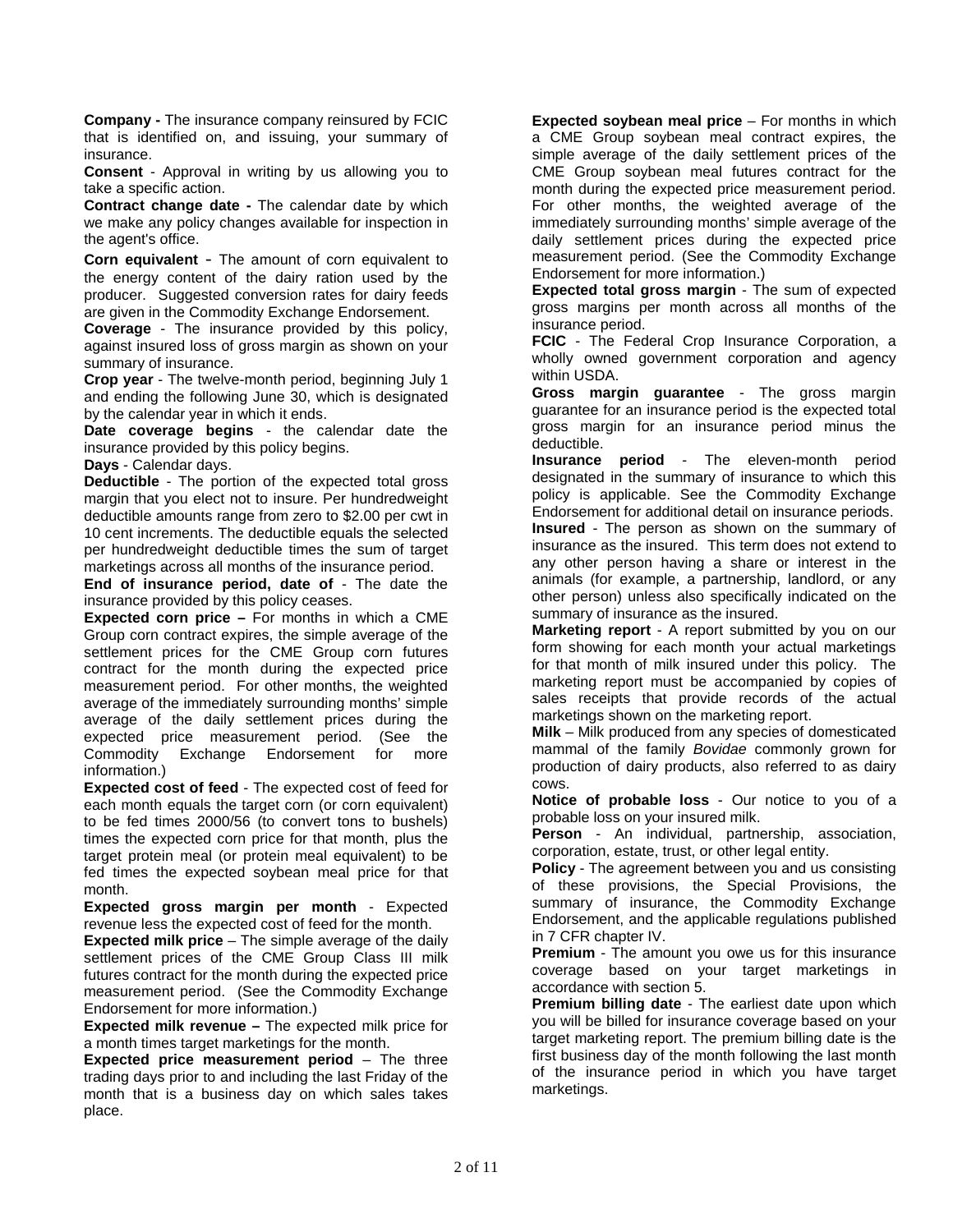**Producer premium** - The total premium minus the premium subsidy paid by FCIC.

**RMA** - Risk Management Agency, an agency within USDA.

**Sales closing date** - A date by which your completed application must be received by us. Also, the last date by which you may change your insurance coverage for an insurance period.

**Sales period** – The period that begins on the last business Friday of the month after validation of prices and rates and ends at 8:00 PM Central Time of the following day.

**Share** - The lesser of your percentage interest in the insured milk as an owner at the time insurance attaches and at the time of sale. Persons who lease or hold some other interest in the milk other than as an owner are not considered to have a share in the milk.

**Soybean meal equivalent** - The amount of soybean meal equivalent to the protein content of the dairy ration used by the producer. Suggested conversion rates for dairy feeds are given in the Commodity Exchange Endorsement.

**Substantial beneficial interest** - An interest held by a person of at least 10 percent in the applicant or insured. All spouses that reside in the household will be considered to have a substantial beneficial interest in the applicant or insured unless the spouse can prove that the milk owned is in a totally separate farming operation in accordance with FCIC procedures and the spouse derives no benefit from the dairy operation of the insured or applicant.

**Summary of insurance** - Our statement to you, based upon your application, specifying the insured, the milk, the target marketings, gross margin guarantee, and the premium for an insurance period.

**Target corn to be fed** – Your determination as to the number of tons of corn or corn equivalent that you will feed for each month.

**Target protein meal to be fed** - Your determination as to the number of tons of soybean meal or protein meal equivalent you will feed each month.

**Target marketings** - Your determination as to the number of hundredweight of milk you elect to insure in each month during the insurance period.

**Target marketings report** - A report submitted by you on our form showing for each month your target marketings for that month.

**Termination date** - The calendar date upon which your insurance ceases to be in effect because of nonpayment of any amount due us under the policy, including premium.

**UCM** - FCIC's Underwriting Capacity Manager (UCM) web site. This is a facility through which FCIC manages underwriting capacity for livestock.

**USDA** - The United States Department of Agriculture.

**Void** - When the Policy is considered not to have existed for an insurance period as a result of concealment, fraud, or misrepresentation.

## **2. Life of Policy, Cancellation, and Termination**

- (a) Unless we are notified by FCIC that underwriting capacity for this plan of insurance is available, we will not accept your application or extend insurance for additional insurance periods. Sales for the year will be suspended or terminated if there is insufficient underwriting capacity.
- (b) Your agent does not have authority to bind coverage under this policy. Coverage for the milk described in the application will only become effective when we notify you in writing that your application has been accepted and approved by us, and we issue a written summary of insurance to you.
	- (1) For subsequent insurance periods, coverage will only be effective if there is sufficient underwriting capacity and we issue a written summary of insurance to you.
	- (2) This policy will be available for sale only on business days when FCIC's UCM web site is operational.
- (c) The application must be completed by you and received by us not later than the sales closing date of each insurance period for which insurance coverage is requested. See the LGM for Dairy Cattle Commodity Exchange Endorsement for additional detail on sales closing dates.
- (d) Insurance coverage will not be provided if you are ineligible under the contract or under any Federal statute or regulation or if you do not have a share in the livestock or livestock products to be insured.
- (e) This is a continuous policy and will remain in effect for each crop year following the acceptance of the original application until canceled by you in accordance with the terms of the policy or terminated by operation of the terms of the policy or by us. In accordance with section 4, FCIC may change the coverage provided from year to year.
- (f) With respect to your application for insurance:
	- (1) You must include your social security number (SSN) if you are an individual (if you are an individual applicant operating as a business, you may provide an employer identification number (EIN) but you must also provide your SSN); or
	- (2) You must include your EIN if you are a person other than an individual;
	- (3) In addition to the requirements of section 2(f)(1) or (2), you must include the following for all persons who have a substantial beneficial interest in you:
		- (i) The SSN for individuals; or

The EIN for persons other than individuals and the SSNs for all individuals that comprise the person with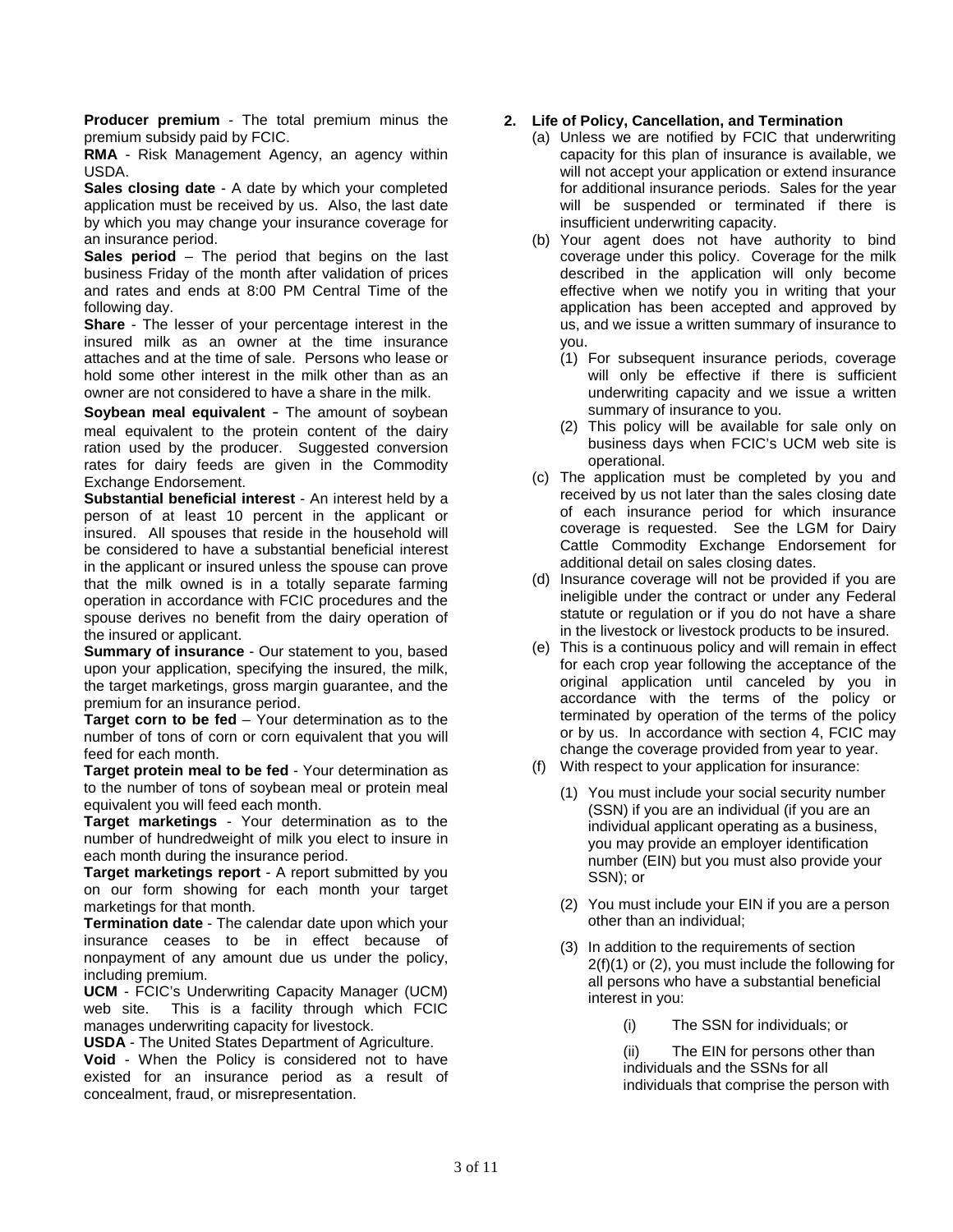the EIN if such individuals also have a substantial beneficial interest in you;

- (4) Your application will not be accepted and no insurance will be provided for the year of application if the application does not contain your SSN or EIN. If your application contains an incorrect SSN or EIN for you, your application will be considered not to have been accepted, no insurance will be provided for the year of application and for any subsequent crop years, as applicable, and such policies will be void if:
	- (i) Such number is not corrected by you; or
	- (ii) You correct the SSN or EIN but:
		- (A) You cannot prove that any error was inadvertent (Simply stating the error was inadvertent is not sufficient to prove the error was inadvertent); or
		- (B) It is determined that the incorrect number would have allowed you to obtain disproportionate benefits under the crop insurance program, you are determined to be ineligible for insurance or you could avoid an obligation or requirement under any State or Federal law;
- (5) With respect to persons with a substantial beneficial interest in you:
	- (i) The insurance coverage for all crops included on your application will be reduced proportionately by the percentage interest in you of persons with a substantial beneficial interest in you (presumed to be 50 percent for spouses of individuals) if the SSNs or EINs of such persons are included on your application, the SSNs or EINs are correct, and the persons with a substantial beneficial interest in you are ineligible for insurance;
	- (ii) Your policies for all commodities included on your application, and for all applicable crop years, will be void if the SSN or EIN of any person with a substantial beneficial interest in you is incorrect or is not included on your application and:
		- (A) Such number is not corrected or provided by you, as applicable;
		- (B) You cannot prove that any error or omission was inadvertent (Simply stating the error or omission was inadvertent is not sufficient to prove the error or omission was inadvertent); or
		- (C) Even after the correct SSN or EIN is provided by you, it is determined that the incorrect or omitted SSN or EIN would have allowed you to obtain

disproportionate benefits under the crop insurance program, the person with a substantial beneficial interest in you is determined to be ineligible for insurance, or you or the person with a substantial beneficial interest in you could avoid an obligation or requirement under any State or Federal law; or

- (iii) Except as provided in sections 2(b)(6)(ii)(B) and (C), your policies will not be voided if you subsequently provide the correct SSN or EIN for persons with a substantial beneficial interest in you and the persons are eligible for insurance;
- (6) When any of your policies are void under sections  $2(b)(4)$  or  $(5)$ :
	- (i) You must repay any indemnity, prevented planting payment or replant payment that may have been paid for all applicable commodities and crop years;
	- (ii) Even though the policies are void, you will still be required to pay an amount equal to 20 percent of the premium that you would otherwise be required to pay; and
	- (iii) If you previously paid premium or administrative fees, any amount in excess of the amount required in section 2(b)(7)(ii) will be returned to you;
- (7) Notwithstanding any of the provisions in this section, if you certify to an incorrect SSN or EIN, or receive an indemnity, prevented planting payment or replant payment and the SSN or EIN was not correct, you may be subject to civil, criminal or administrative sanctions;
- (8) If any of the information regarding persons with a substantial beneficial interest in you changes after the sales closing date for the previous crop year, you must revise your application by the sales closing date for the current crop year to reflect the correct information. However, if such information changed less than 30 days before the sales closing date for the current crop year, you must revise your application by the sales closing date for the next crop year. If you fail to provide the required revisions, the provisions in section 2(b)(6) will apply; and
- (9) If you are, or a person with a substantial beneficial interest in you is, not eligible to obtain a SSN or EIN, whichever is required, you must request an assigned number for the purposes of this policy from us:
	- (i) A number will be provided only if you can demonstrate you are, or a person with a substantial beneficial interest in you is, eligible to receive Federal benefits;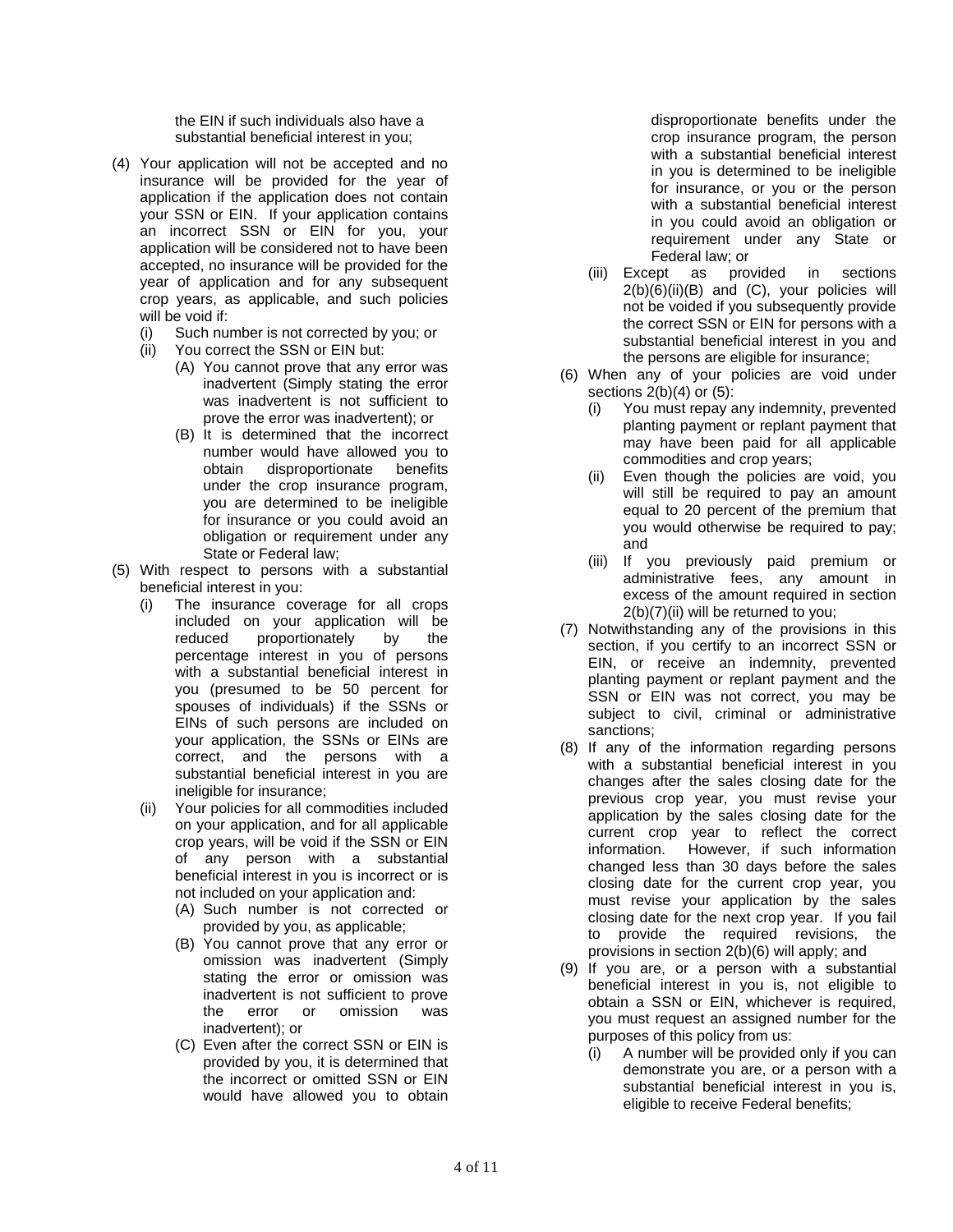- (ii) If a number cannot be provided for you in accordance with section 2(b)(10)(i), your application will not be accepted; or
- (iii) If a number cannot be provided for any person with a substantial beneficial interest in you in accordance with section 2(b)(10)(i), the amount of coverage for all crops on the application will be reduced proportionately by the percentage interest of such person in you.
- (g) After acceptance of the application, you may not cancel this policy for the initial crop year. Thereafter, the policy will continue in force for each succeeding crop year unless canceled or terminated as provided below.
- (h) Either you or we may cancel this policy after the initial crop year by providing written notice to the other on or before the cancellation date in accordance with section 2(m).
- (i) Any amount due to us for any policy authorized under the Act will be offset from any indemnity or prevented planting payment due you for this or any other crop insured with us under the authority of the Act.
	- (1) Even if your claim has not yet been paid, you must still pay the premium on or before the termination date for you to remain eligible for insurance.
	- (2) If we offset any amount due us from an indemnity or prevented planting payment owed to you, the date of payment for the purpose of determining whether you have a delinquent debt will be the date that you submit the claim for indemnity in accordance with section 14(e) (Your Duties).
- (j) A delinquent debt for any policy will make you ineligible to obtain crop insurance authorized under the Act for any subsequent crop year and result in termination of all policies in accordance with section 2(f)(2).
	- (1) With respect to ineligibility:
		- (i) Ineligibility for crop insurance will be effective on:
			- (A) The date that a policy was terminated in accordance with section 2(f)(2) for the commodity for which you failed to pay premium, an administrative fee, or any related interest owed, as applicable;
			- (B) The payment due date contained in any notification of indebtedness for any overpaid indemnity, prevented planting payment or replanting payment, if you fail to pay the amount owed, including any related interest owed, as applicable, by such due date;
- (C) The termination date for the crop year prior to the crop year in which a scheduled payment is due under a written payment agreement if you fail to pay the amount owed by any payment date in any agreement to pay the debt; or
- (D) The termination date the policy was or would have been terminated under sections  $2(f)(2)(i)(A)$ ,  $(B)$  or  $(C)$  if your bankruptcy petition is dismissed before discharge.
- (ii) If you are ineligible and a policy has been terminated in accordance with section 2(f)(2), you will not receive any indemnity, prevented planting payment or replanting payment, if applicable, and such ineligibility and termination of the policy may affect your eligibility for benefits under other USDA programs. Any indemnity, prevented planting payment or replanting payment that may be owed for the policy before it has been terminated will remain owed to you, but may be offset in accordance with section 2(e), unless your policy was terminated in accordance with sections 2(f)(2)(i)(A), (B), (D) or (E).
- (2) With respect to termination:
	- (i) Termination will be effective on:<br>(A) For a policy with
		- (A) For a policy with unpaid administrative fees or premiums, the termination date immediately subsequent to the billing date for the crop year (For policies for which the sales closing date is prior to the termination date, such policies will terminate for the current crop year even if insurance attached prior to the termination date. Such<br>termination will be considered termination will effective as of the sales closing date and no insurance will be considered to have attached for the crop year and no indemnity, prevented planting or replant payment will be owed);
		- (B) For a policy with other amounts due, the termination date immediately following the date you have a delinquent debt (For policies for which the sales closing date is prior to the termination date, such policies will terminate for the current crop year even if insurance attached prior to the termination date. Such<br>termination will be considered considered effective as of the sales closing date and no insurance will be considered to have attached for the crop year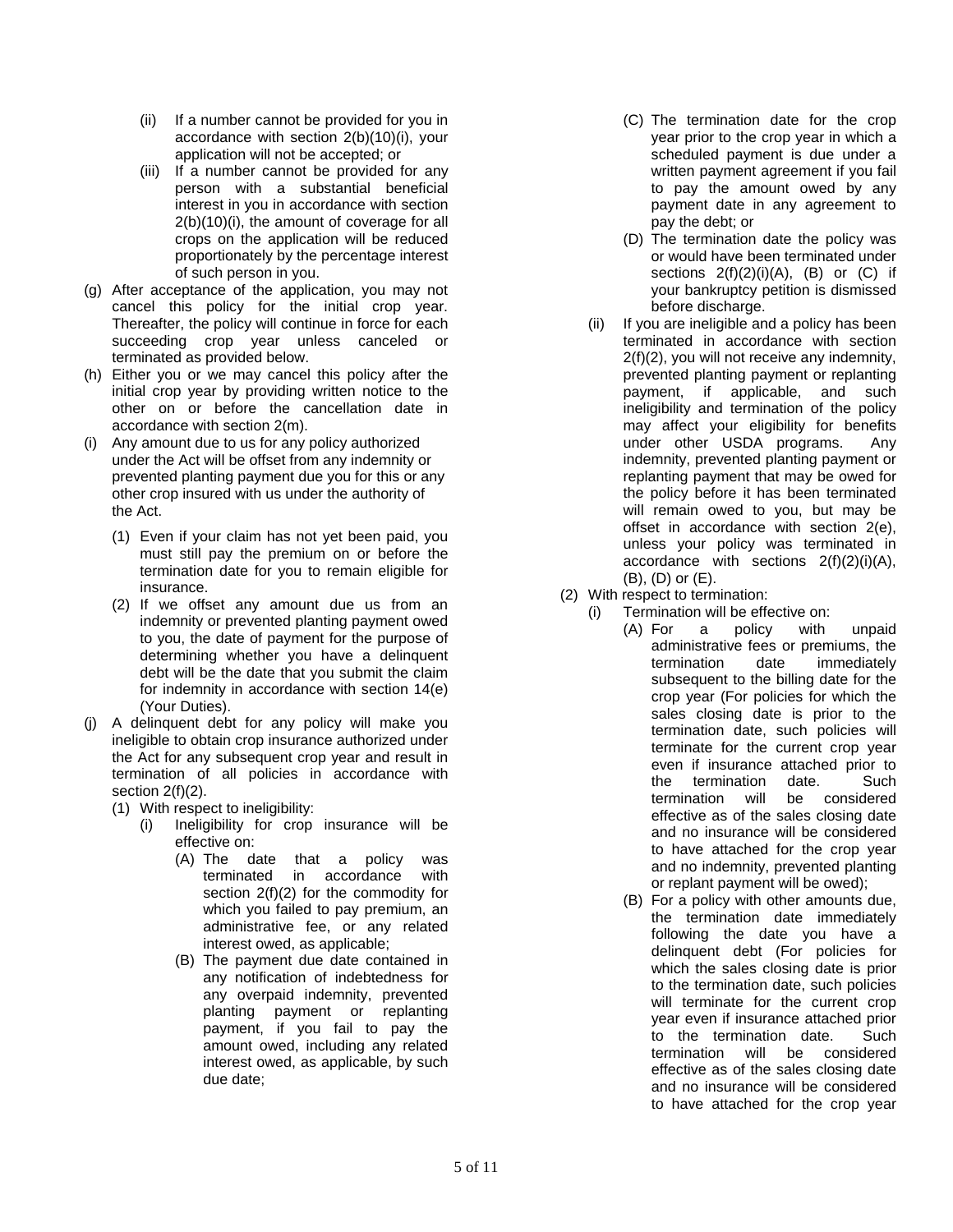and no indemnity, prevented planting or replant payment will be owed);

- (C) For all other policies that are issued by us under the authority of the Act, the termination date that coincides with the termination date for the policy with the delinquent debt or, if there is no coincidental termination date, the termination date immediately following the date you become ineligible;
- (D) For execution of a written payment agreement and failure to make any scheduled payment, the termination date for the crop year prior to the crop year in which you failed to make the scheduled payment (for this purpose only, the crop year will start the day after the termination date and end on the next termination date, e.g., if the termination date is November 30 and you fail to make a payment on November 15, 2011, your policy will terminate on November 30, 2010, for the 2011 crop year); or
- (E) For dismissal of a bankruptcy petition before discharge, the termination date the policy was or would have been terminated under sections  $2(f)(2)(i)(A)$ ,  $(B)$  or  $(C)$ .
- (ii) For all policies terminated under sections  $2(f)(2)(i)(A)$ ,  $(B)$ ,  $(D)$  or  $(E)$ , any indemnities paid subsequent to the termination date must be repaid.
- (iii) Once the policy is terminated, it cannot be reinstated for the current crop year unless the termination was in error. Failure to timely pay because of illness, bad weather, or other such extenuating circumstances is not grounds for reinstatement in the current year.
- (3) To regain eligibility, you must:
	- (i) Repay the delinquent debt in full;
	- (ii) Execute a written payment agreement and make payments in accordance with the agreement (We will not enter into a written payment agreement with you if you have previously failed to make a scheduled payment under the terms of any other payment agreement with us or any other insurance provider); or
	- (iii) File a petition to have your debts discharged in bankruptcy (Dismissal of the bankruptcy petition before discharge will terminate all policies in effect retroactive to the date your policy would have been terminated in accordance with section 2(f)(2)(i)).
- (4) After you become eligible for crop or livestock insurance, if you want to obtain coverage for your crops or livestock, you must submit a new application on or before the sales closing date for the commodity (Since applications for crop insurance cannot be accepted after the sales closing date, if you make any payment after the sales closing date, you cannot apply for insurance until the next crop year).
- (5) For example, for the 2011 crop year, if crop A, with a termination date of October 31, 2010, and crop B, with a termination date of March 15, 2011, are insured and you do not pay the premium for crop A by the termination date, you are ineligible for crop insurance as of October 31, 2010, and crop A's policy is terminated as of that date. Crop B's policy does not terminate until March 15, 2011, and an indemnity for the 2010 crop year may still be owed. If you enter into a written payment agreement on September 25, 2011, the earliest date by which you can obtain crop insurance for crop A is to apply for crop insurance by the October 31, 2011, sales closing date and for crop B is to apply for crop insurance by the March 15, 2012, sales closing date. If you fail to make a payment that was scheduled to be made on April 1, 2012, your policy will terminate as of October 31, 2011, for crop A, and March 15, 2012, for crop B, and no indemnity, prevented planting payment or replant payment will be due for that crop year for either crop. You will not be eligible to apply for crop insurance for any crop until after the amounts owed are paid in full or you file a petition to discharge the debt in bankruptcy.
- (6) If you are determined to be ineligible under section 2(f), persons with a substantial beneficial interest in you may also be ineligible until you become eligible again.
- (k) In cases where there has been a death, disappearance, judicially declared incompetence, or dissolution of any insured person:
	- (1) If any married individual insured dies, disappears, or is judicially declared incompetent, the named insured on the policy will automatically convert to the name of the spouse if:
		- (i) The spouse was included on the policy as having a substantial beneficial interest in the named insured; and
		- (ii) The spouse has a share of the commodity/crop.
	- (2) The provisions in section  $2(g)(3)$  will be applicable if:
		- (i) Any partner, member, shareholder, etc., of an insured entity dies, disappears, or is judicially declared incompetent, and such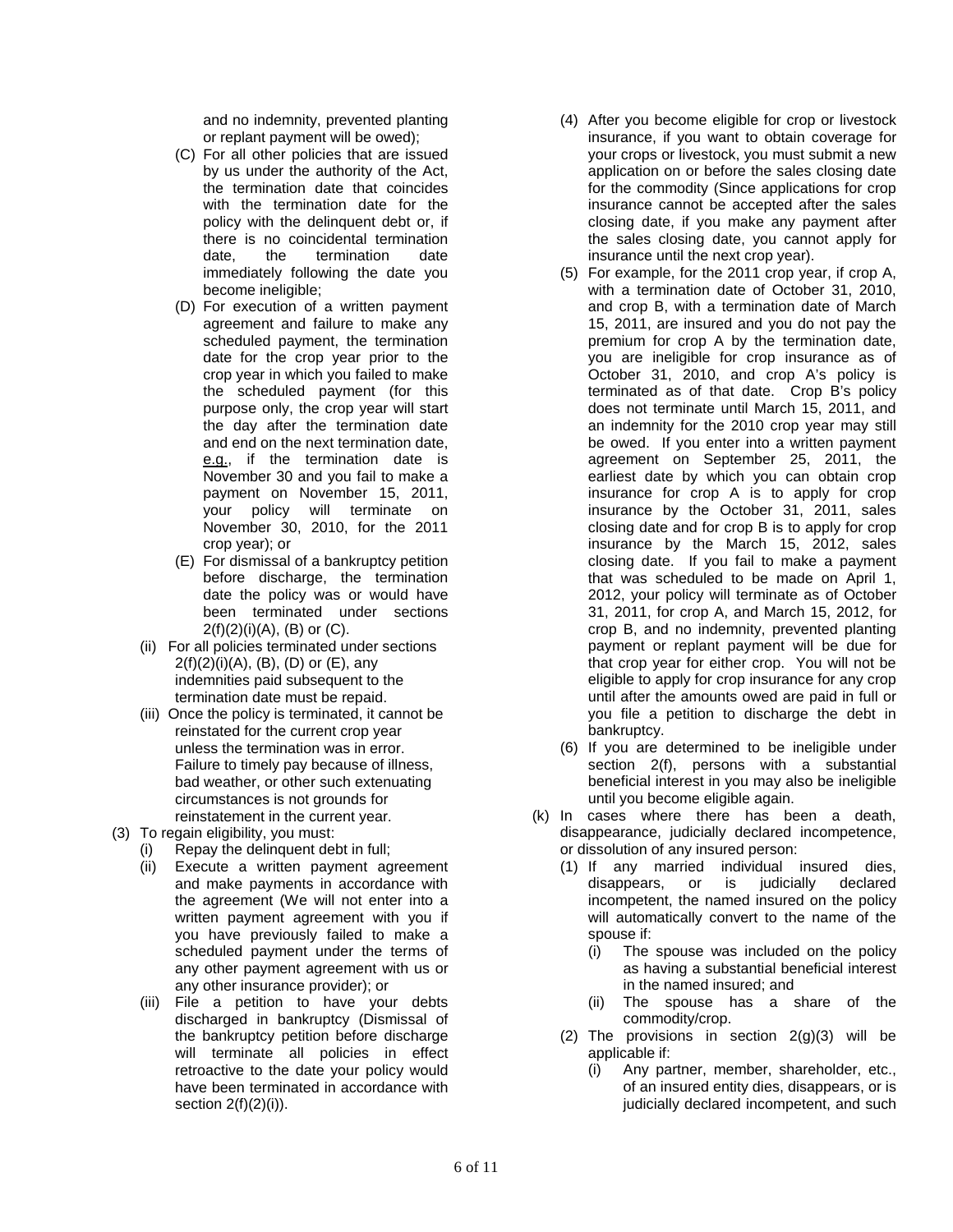event automatically dissolves the entity; or

- (ii) An individual, whose estate is left to a beneficiary other than a spouse or left to the spouse and the criteria in section  $2(g)(1)$  are not met, dies, disappears, or is judicially declared incompetent.
- (3) If section  $2(g)(2)$  applies and the death,<br>disappearance, or judicially declared disappearance, incompetence occurred:
	- (i) More than 30 days before the cancellation date, the policy is automatically canceled as of the cancellation date and a new application must be submitted; or
	- (ii) Thirty days or less before the cancellation date, or after the cancellation date, the policy will continue in effect through the crop year immediately following the cancellation date and be automatically canceled as of the cancellation date immediately following the end of the insurance period for the crop year, unless canceled by the cancellation date prior to the start of the insurance period:
		- (A) A new application for insurance must be submitted prior to the sales closing date for coverage for the subsequent crop year; and
		- (B) Any indemnity, will be paid to the person or persons determined to be beneficially entitled to the payment and such person or persons must comply with all policy provisions and pay the premium.
- (4) If any insured entity is dissolved for reasons other than death, disappearance, or judicially declared incompetence:
	- (i) Before the cancellation date, the policy is automatically canceled as of the cancellation date and a new application must be submitted; or
	- (ii) On or after the cancellation date, the policy will continue in effect through the crop year immediately following the cancellation date and be automatically canceled as of the cancellation date immediately following the end of the insurance period for the crop year, unless canceled by the cancellation date prior to the start of the insurance period:
		- (A) A new application for insurance must be submitted prior to the sales closing date for coverage for the subsequent crop year; and
		- (B) Any indemnity will be paid to the person or persons determined to be beneficially entitled to the payment and such person or persons must

comply with all policy provisions and pay the premium.

- (5) If section 2(g)(2) or (4) applies, a remaining member of the insured person or the beneficiary is required to report to us the death, disappearance, judicial incompetence, or other event that causes dissolution not later than the next cancellation date, except if section 2(g)(3)(ii) applies, notice must be provided by the cancellation date for the next crop year. If notice is not provided timely, the provisions of section 2(g)(2) or (4) will apply retroactive to the date such notice should have been provided and any payments made after the date the policy should have been canceled must be returned.
- (l) We may cancel your policy if no premium is earned for 3 consecutive years.
- (m) The cancellation date is June 30 for all insurance periods.
- (n) When obtaining additional coverage, you must provide information regarding crop insurance coverage on any crop previously obtained at any other local FSA office or from an approved insurance provider, including the date such insurance was obtained and the amount of the administrative fee.
- (o) Any person may sign any document relative to crop insurance coverage on behalf of any other person covered by such a policy, provided that the person has a properly executed power of attorney or such other legally sufficient document authorizing such person to sign. You are still responsible for the accuracy of all information provided on your behalf and may be subject to the consequences in section 6(g), and any other applicable consequences, if any information has been misreported.

# **3. Insurance Coverages**

- (a) Your gross margin guarantee, deductible, and maximum premium for the insurance period are as shown on your summary of insurance.
- (b) You must select a deductible by the sales closing date.
- (c) You may only select one deductible that is applicable for all target marketings.
- (d) Target marketings must be submitted on our form by the sales closing date for each insurance period in which you desire coverage. If target marketings are not submitted by the sales closing date, your target marketings for the insurance period will be zero.
- (e) Target marketings for any month of an insurance period cannot be greater than the approved target marketings for that insurance period. Your target marketings are due at the time of application in the initial insurance period and your target marketings report is due by the sales closing date in subsequent insurance periods.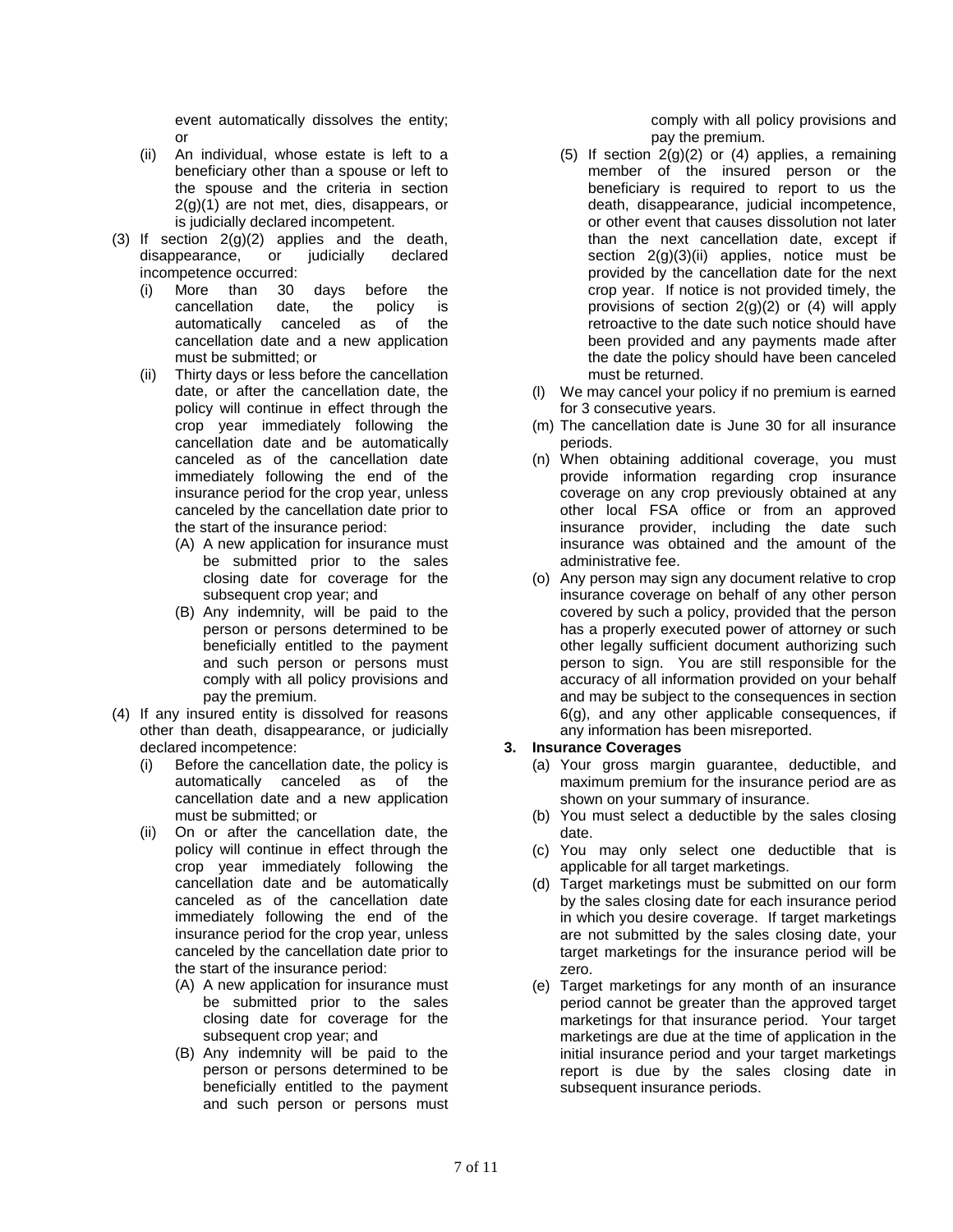- (f) No indemnity will be owed, but you will still be responsible for any premiums owed, if we find that your marketing report:
	- (1) Is not supported by written verifiable records in accordance with the definition of marketing report; or
	- (2) Fails to accurately report actual marketings or other material information.
- (g) Under no circumstance will the total number of hundredweight insured exceed 240,000 hundredweight of milk in any insurance period or insurance year.
- (h) Coverage can be purchased from the time during the sales period or as otherwise specified in the Special Provisions. Coverage is not available for purchase if expected milk and feed prices are not available on the RMA website.
- (i) Sales of LGM may be suspended for the next sales period if unforeseen and extraordinary events occur that interfere with the effective functioning of the corn, soybean meal, or milk commodity markets. Evidence of such events may include, but is not limited to, consecutive limit down moves in the milk futures markets or limit up moves in the corn and soybean meal contracts.

## **4. Causes of Loss Covered**

This policy provides insurance only for the difference between the actual gross margin and the gross margin guarantee due to natural occurrences. This policy does not insure against the death or other loss or destruction of your dairy cattle, or against any unexpected decline in milk production, or in other loss or damage of any kind whatsoever.

#### **5. Premium**

- (a) The premium (gross premium less premium subsidy paid on your behalf by FCIC) is earned and payable at the time coverage begins.
- (b) You are only eligible for premium subsidy if you target market in two (2) or more months of an insurance period.
- (c) Payment of premium with a check that has been returned for insufficient funds will result in your target marketings being reduced to zero for each month of the insurance period and you will have no coverage for milk under this policy.
- (d) The premium amount is shown on your summary of insurance.
- (e) Premium owed by you will be offset from an indemnity due you. The date of payment for the purpose of determining whether you have a delinquent debt will be the date that you submit the claim for indemnity.

#### **6. Insurance Period**

(a) Coverage begins on your milk on the first day of the second calendar month following the month of the sales closing date, unless otherwise specified in the Special Provisions. For example for the contract with a sales closing date in January, coverage will begin on March 1.

- (b) Coverage ends at the earliest of:
	- (1) The last month of the insurance period in which you have target marketings.
	- (2) As otherwise specified in the policy.
	- (3) If the end date is on a Saturday, Sunday, or federal holiday or, if for any reason the relevant report is not available to us for that day or any other day of the ending period, then the actual ending value will be based on the most recent reports made prior to that date.

## **7. Determining Indemnities**

- (a) In the case of a payable loss on insured milk, we will send you a notice of probable loss approximately ten days after all actual gross margins applicable for the insurance period are released by RMA. You must submit a marketing report, within 15 days of your receipt of the notice of probable loss.
- (b) In the event of loss covered by this policy, we will settle your claim by subtracting the actual total gross margin from the gross margin guarantee. If the result is greater than zero, an indemnity will be paid. Under no circumstances will the indemnity be greater than your total target marketings multiplied by the three-day average CME Group Class III milk futures price established at the beginning of the insurance period.
- (c) In the event that the total of actual marketings are less than 75 percent of the total of targeted marketings for the insurance period, indemnities will be reduced by the percentage by which the total of actual marketings for the insurance period fell below the total of target marketings for the period.

# **8. Conformity to Food Security Act**

Although your violation of a number of federal statutes, including the Act, may cause cancellation or termination of the policy or may cause the policy to become void, you should be specifically aware that your policy will be canceled if you are determined to be ineligible to receive benefits under the Act due to violation of the controlled substance provisions (title XVII) of the Food Security Act of 1985 (Pub. L. 99-198) and the regulations published at 7 CFR part 400, subpart F. Your policy will be canceled if you are determined, by the appropriate agency, to be in violation of these provisions. We will recover any and all monies paid to you or received by you during your period of ineligibility, and your premium will be refunded, less a reasonable amount for expenses and handling not to exceed 20 percent of the total premium.

#### **9. Amounts Due Us**

- (a) Interest will start to accrue on the premium billing date if the check for premium is returned for insufficient funds at the rate of 1.25 percent simple interest per calendar month, or any portion thereof, on any unpaid amount due us.
- (b) For the purpose of any other amounts due us, such as repayment of indemnities found not to have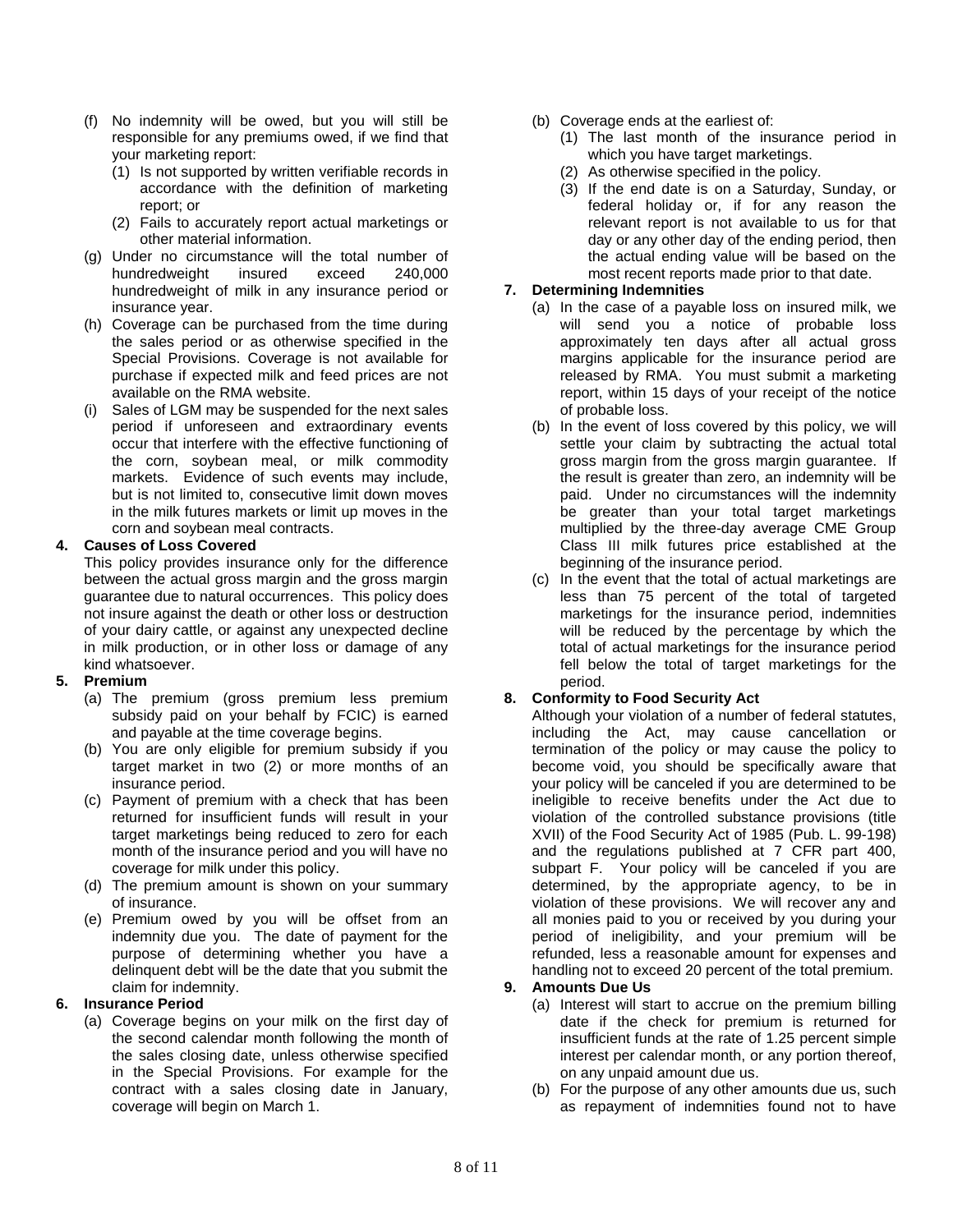been earned, interest will start to accrue on the date that notice is issued to you for the collection of the unearned amount. Amounts found due under this paragraph will not be charged interest if payment is made within 30 days of issuance of the notice by us. The amount will be considered delinquent if not paid within 30 days of the date the notice is issued by us.

- (c) All amounts paid will be applied first to expenses of collection, if any, second, to the reduction of accrued interest, and then to the reduction of the principal balance.
- (d) If we determine that it is necessary to contract with a collection agency or to employ an attorney to assist in collection, you agree to pay all the expenses of collection.
- (e) Amounts owed to us by you may be collected in part through administrative offset from payments you receive from United States government agencies in accordance with 31 U.S.C. chapter 37.

#### **10. Legal Action Against Us**

- (a) You may not bring legal action against us unless you have complied with all of the policy provisions.
- (b) If you do take legal action against us, you must do so within 12 months after denial of your claim. Suit must be brought in accordance with the provisions of 7 U.S.C. 1508(j).
- (c) Under no circumstances will we be liable for the payment of damages (compensatory, punitive, or other), attorneys' fees, or other charges in connection with any claim for indemnity, whether we approve or disapprove such claim.

#### **11. Payment and Interest Limitations**

We will pay simple interest computed on the net indemnity ultimately found to be due by us or by a final judgment of a court of competent jurisdiction, from and including the 61st day after the date you sign, date, and submit to us the properly completed marketing report. Interest will be paid only if the reason for our failure to timely pay is **NOT** due to your failure to provide information or other material necessary for the computation or payment of the indemnity. The interest rate will be that established by the Secretary of the Treasury under section 12 of the Contract Disputes Act of 1978 (41 U.S.C. 611) and published in the Federal Register semiannually on or about January 1 and July 1 of each year, and may vary with each publication.

# **12. Concealment, Misrepresentation or Fraud**

- (a) If you have falsely or fraudulently concealed the fact that you are ineligible to receive benefits under the Act or if you or anyone assisting you has concealed or misrepresented any material fact relating to this Policy:
	- (1) This policy will be void; and
	- (2) You may be subject to remedial sanctions in accordance with 7 CFR part 400, subpart R.
- (b) Voidance of this policy will result in you having to reimburse all indemnities paid for the insurance period.
- (c) Voidance will be effective on the first day of the insurance period for the crop year in which the act occurred and will not affect the policy for subsequent insurance periods unless a violation of this section also occurred in such insurance periods.
- (d) Even though this policy is void, you will still be required to pay the administrative and operating expenses contained on your premium statement to offset costs incurred by us in the service of this policy.
- (e) If you are convicted of a felony for knowingly defrauding the government in connection with this policy, you will be permanently debarred from participation of any program administered by the U.S. Department of Agriculture. The Secretary may reduce the period of debarment to not less than 10 years.

## **13. Transfer of Coverage and Right to Indemnity**

If you transfer any of your milk during the insurance period, you may transfer your coverage rights, if the transferee is eligible for crop or livestock insurance.

- (a) We will not be liable for any more than the liability determined in accordance with your policy that existed before the transfer occurred.
- (b) The transfer of coverage rights must be on our form and will not be effective until approved by us in writing.
- (c) Both you and the transferee are jointly and severally liable for the payment of the premium.
- (d) The transferee has all rights and responsibilities under this policy consistent with the transferee's interest.
- (e) If the transferee is not eligible for livestock insurance for any reason, and the transfer occurs before the final 30 days of the insurance period, then the transferred portion of the coverage will be terminated and no premium for that portion will be refunded.

# **14. Assignment of Indemnity**

- (a) You may assign your right to an indemnity for the crop year only to creditors or other persons to whom you have a financial debt or other pecuniary obligation. You may be required to provide proof of the debt or other pecuniary obligation before we will accept the assignment of indemnity.
- (b) All assignments must be on our form and must be provided to us. Each assignment form may contain more than one creditor or other person to whom you have a financial debt or other pecuniary obligation.
- (c) Unless you have provided us with a properly executed assignment of indemnity, we will not make any payment to a lienholder or other person to whom you have a financial debt or other pecuniary obligation even if you may have a lien or other assignment recorded elsewhere. Under no circumstances will we be liable: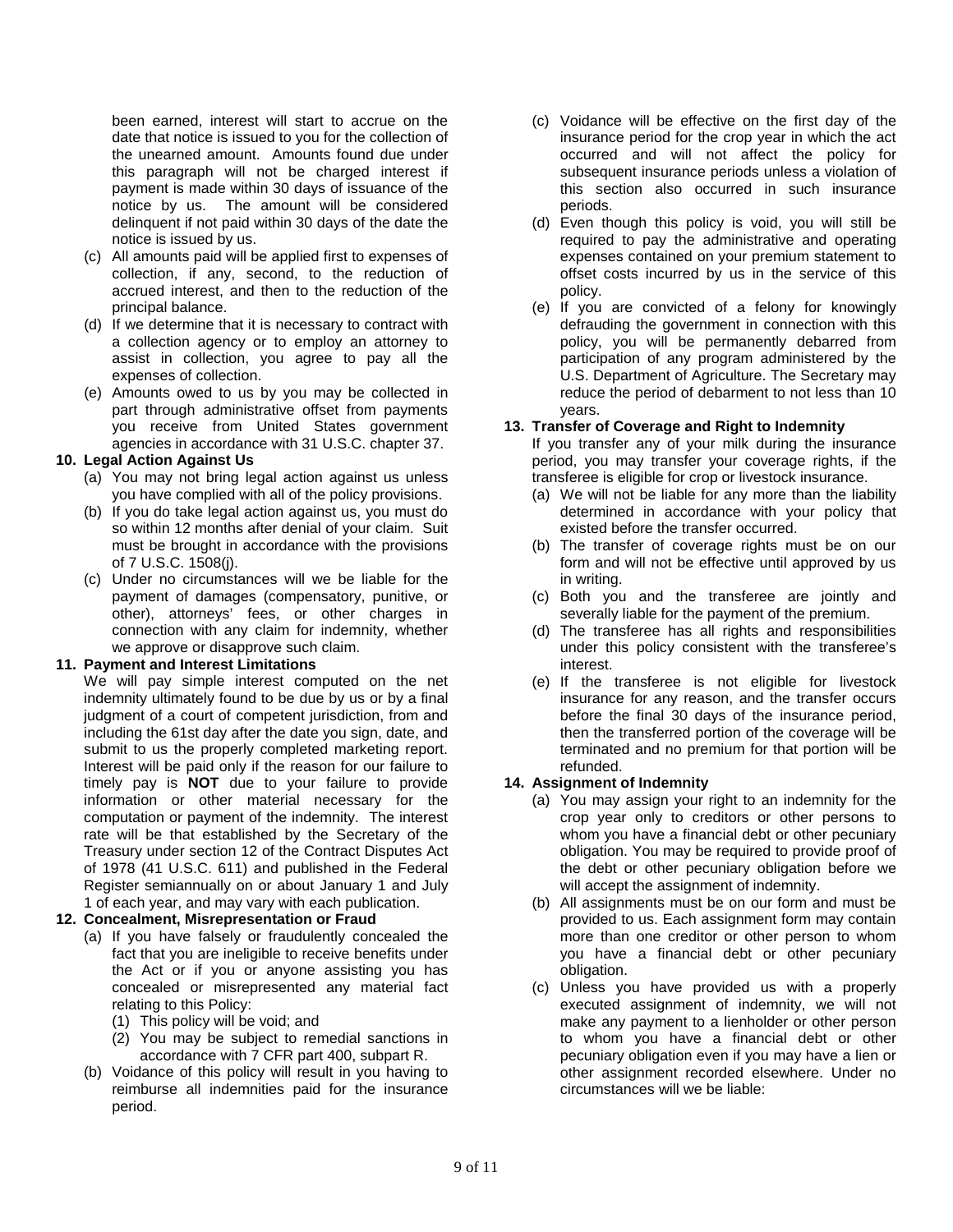- (1) To any lienholder or other person to whom you have a financial debt or other pecuniary obligation where you have failed to include such lienholder or person on a properly executed assignment of indemnity provided to us; or
- (2) To pay to all lienholders or other persons to whom you have a financial debt or other pecuniary obligation any amount greater than the total amount of indemnity owed under the policy.
- (d) If we have received the properly executed assignment of indemnity form:
	- (1) Only one payment will be issued jointly in the names of all assignees and you; and
	- (2) Any assignee will have the right to submit all loss notices and forms as required by the policy.
- (e) If you have suffered a loss from an insurable cause and fail to file a claim for indemnity within the period specified in section 7(a), the assignee may submit the claim for indemnity not later than 15 days after the period for filing a claim has expired. We will honor the terms of the assignment only if we can accurately determine the amount of the claim. However, no action will lie against us for failure to do so.

#### **15. Descriptive Headings**

The descriptive headings of the various policy provisions are formulated for convenience only and are not intended to affect the construction or meaning of any of the policy provisions.

#### **16. Notices**

- (a) All notices required to be given by you must be in writing and received by the insurance agent identified in your application within the designated time unless otherwise provided by the notice requirement. Notices required to be given immediately may be by telephone or in person and confirmed in writing. Time of the notice will be determined by the time of our receipt of the written notice. If the date by which you are required to submit a report or notice falls on Saturday, Sunday, or a federal holiday, or if your agent's office is, for any reason, not open for business on the date you are required to submit such notice or report, such notice or report must be submitted on the next business day.
- (b) All notices and communications required to be sent by us to you will be mailed to the address contained in the summary of insurance. Notice sent to such address will be conclusively presumed to have been received by you. You should advise us immediately of any change of address.

#### **17. Applicability of State and Local Statutes**

If the provisions of this policy conflict with statutes of the state or locality in which this policy is issued, the policy provisions will prevail. State and local laws and

regulations in conflict with federal statutes or regulations do not apply to this policy.

#### **18. Other Insurance**

You must not obtain any other livestock insurance issued under the authority of the Act on the insured milk. If we determine that more than one policy on the milk is intentional, you may be subject to the sanctions authorized under this policy, the Act, or any other applicable statute. If we determine that the violation was not intentional, the policy with the earliest date of application will be in force and all other policies will be void. Nothing in this paragraph prevents you from obtaining other insurance not issued under the Act.

#### **19. Access to Insured Milk and Records, and Record Retention**

- (a) We, and any employee of USDA, reserve the right to examine the dairy herd of the insured producer, and all records relating to sale of the milk as often as we reasonably require during the record retention period.
- (b) For three years after the end of the insurance period, you must retain, and provide upon our request, or the request of any USDA employee, complete records of the purchase, feeding (used to determine capacity only), shipment, sale, or other disposition of all the insured milk. This requirement also applies to the records to establish the basis for the marketing report for each insurance period. You must also provide upon our request, or the request of any USDA employee, separate records showing the same information from any milk not insured. We may extend the record retention period beyond three years by notifying you of such extension in writing. Your failure to keep and maintain such records will result in no indemnity being due and since the denial of indemnity is based on a breach of the policy for the insurance period, you will still be required to pay all premiums owed.
- (c) Any person designated by us, and any employee of USDA, will, at any time during the record retention period, have access:
	- (1) To any records relating to this insurance at any location where such records may be found or maintained; and
	- (2) To the farm.
- (d) By applying for insurance under the authority of the Act or by continuing insurance for which you previously applied, you authorize us, or any person acting for us, to obtain records relating to the insured milk from any person who may have custody of those records including, but not limited to, packers, banks, shippers, sale barns, terminals, cooperatives, associations, and accountants. You must assist us in obtaining all records that we request from third parties.

#### **20. Arbitration**

(a) Any dispute regarding a determination arising out of or relating to this policy will be resolved in